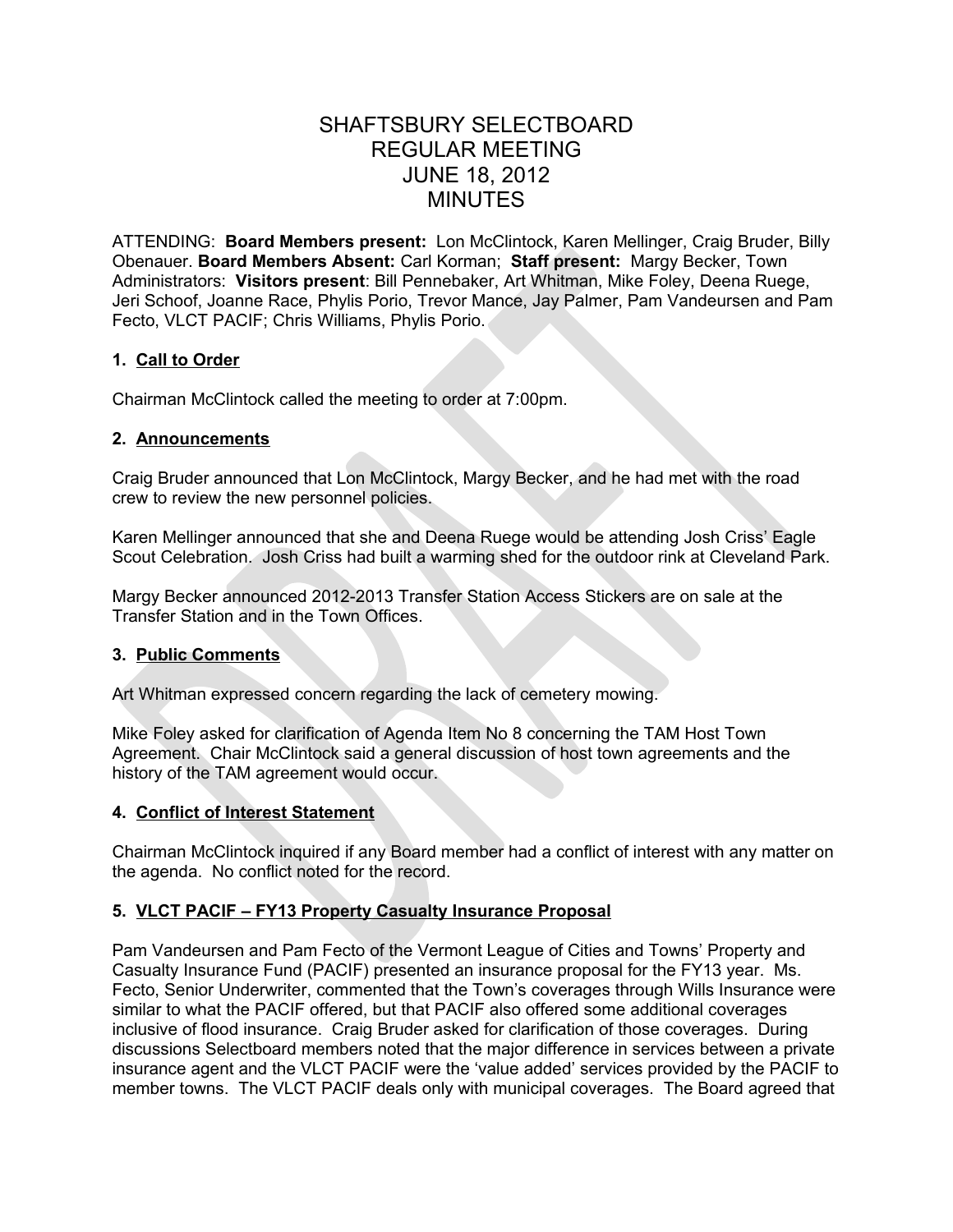the Town's purchasing policies would require a formal and advertised bid process, in order for the Board to be able to approve the proposal. Subsequently, it was agreed that the VLCT PACIF representatives should submit another proposal to the Town next March (2013) when the Town again re-bids its insurances.

#### **6. Delinquent Tax Collector: Authorization to Hire Attorney**

**Craig Bruder made the motion, and Karen Mellinger seconded, to authorize the Delinquent Tax Collector to hire an attorney and proceed to tax sale. The motion carried unanimously.**

#### **7. Professional Appraisal Services: Board of Listers**

Margy Becker reported the Board of Listers has requested discussions on this matter be tabled until a future Selectboard meeting.

#### **8. TAM Host Town Agreement – Information Session**

Karen Mellinger explained the history of the TAM Agreement, noting that other Vermont host town agreements had been used as the foundation and general form of the TAM Host Town Agreement. Billy Obenauer inquired about the tools that the Town used to assess the impacts of TAM's business upon the Town. Karen Mellinger reported that the Town primarily used the level of complaints as an indicator. At the time the Agreement was forged, TAM was very involved in trying to mitigate impacts of trucks throughout Town and it was working with Dailey's to effect improvements to Airport Road.

Discussions turned to the recent DRB permit which allows TAM to increase its processing limit to 30,000 tons. In reality the current limit rests at 20,000 tons/year, since the Selectboard and TAM have not re-negotiated theHost Town Agreement approved last December 2011. Chair McClintock explained that if TAM is comfortable with sustaining a processing limit of, for example, 18,000 tons/year – then TAM and the Town would not have to renegotiate the Host Town Agreement. Currently TAM is processing approximately 13,000 tons/year.

When the Host Town Agreement is renegotiated, Chair McClintock said the Selectboard will address monetary and non-monetary issues – such as traffic impacts.

Trevor Mance stated concerns with the Selectboard's interpretation of the Host Town Agreement language vis-à-vis the DRB permit. He said that yes, the 20,000 ton/year limit was a trigger to re-negotiate the Host Town Agreement. He views the Host Town Agreement as the most restrictive approval issued at the local level. The State and the DRB have both approved an operational limit of 30,000 tons/year.

Mike Foley stated concerns that since many local residents work for TAM, he would expect there to be few complaints as TAM increases its processing capacity. He noted that an increase from 13,000 tons/year to 20,000 tons/year is a 50% increase in capacity. This is very generous, he said.

### **9. Unlicensed Dog Report**

The Selectboard acknowledged receipt from the Town Clerk the 2012 Unlicensed Dog List. The Board did not sign the warrant pursuant to 20 VSA 3587 for the Constables to take on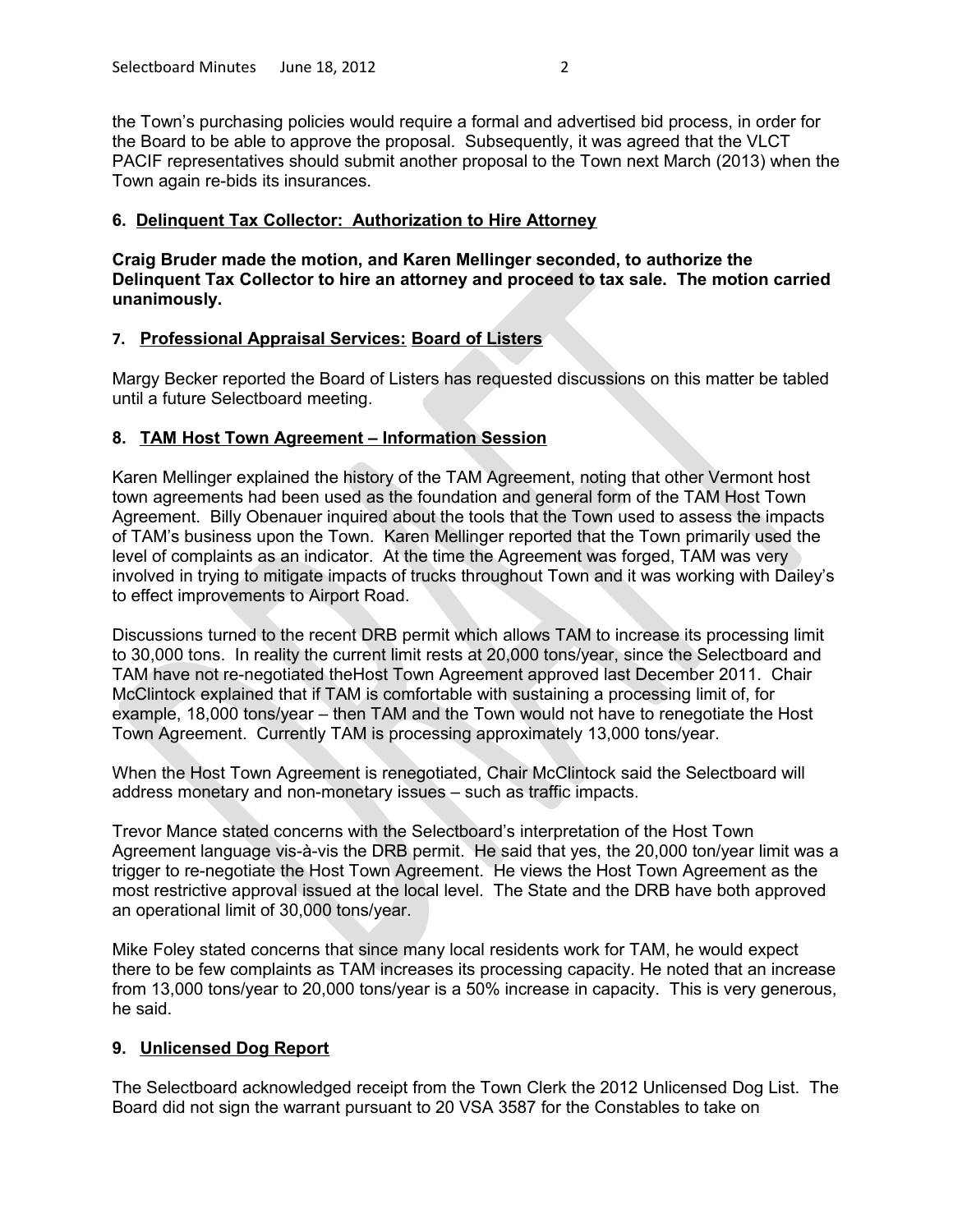enforcement of the delinquent list – inclusive of the ability to "impound all dogs and wolf-hybrids not duly licensed according to the law….." The Selectboard suggested the Town hire an assistant to work with the ACO to follow-up with owners of unlicensed dogs. Margy Becker was asked to clarify the use of the warrant in the transmission of the unlicensed dog list to the Selectboard. The Selectboard also requested clarifications of procedures for enforcement of unlicensed dogs.

## **10. RCS Consulting – Agreement for Services**

**Craig Bruder made the motion to approve the RCS Consulting Agreement, the terms of which go into effect July 1, 2012. Billy Obenauer seconded. The motion carried unanimously.**

## **11. New Town Garage Status Report**

The upcoming Facilities Committee meeting on Thursday, June 21, 2012 at 4:30PM was announced. The purpose of the meeting is to review draft site plans.

## **12. Curb Cut Ordinance – General Discussion**

Karen Mellinger noted the most recent draft of the proposed Curbcut Ordinance she had received to-date is dated November 2009. The issue discussed was approval of the final curb cut. Should it be the Zoning Administrator? The Road Foreman? Phylis Porio noted curb cuts should not be approved until the site plan has been approved.

**Karen Mellinger made the motion that the Planning Commission formally transmit to the Selectboard a Curbcut Ordinance, so that the Selectboard can move forward with scheduling a public hearing. Craig Bruder seconded. The motion carried 4-0.** 

# **13. Brownell's Salvage Yard**

Lon McClintock explained that Bill Brownell has approached the Town and asked for it to issue a renewal of its prior Certification of Location. That approval was five years ago. Since that time laws have changed, and a new State Agency (Agency of Natural Resources) has been delegated the responsibility to oversee operations and licensing of salvage yards. Lon McClintock said he is waiting to hear from Counsel whether or not Brownell's qualifies for a renewal of its Certificate of Location, or whether it would have to apply for a new Certificate. The Selectboard will have to hold a public hearing on Brownell's application. The Town's Attorney will be invited to attend the hearing, due to the complexities of the new laws and regulations.

### **14. Town Administrator's Report**

Margy Becker informed the Selectboard the Town has received an engineering inspection report of Bridge 35 on Lower East Road. The steel beams supporting the deck are in very poor shape. The abutments can and should be preserved. Irene did not damage them. But the State has advised the Town to immediately post a gross weight limit of only 3 tons. Margy Becker noted she had already informed the Road Foreman of the inspection report, and that signs have been ordered. The Selectboard requested the a notice of the lowered weight limit be published in the Bennington Banner, and that – if possible – residents be notified of the lowered weight limit.